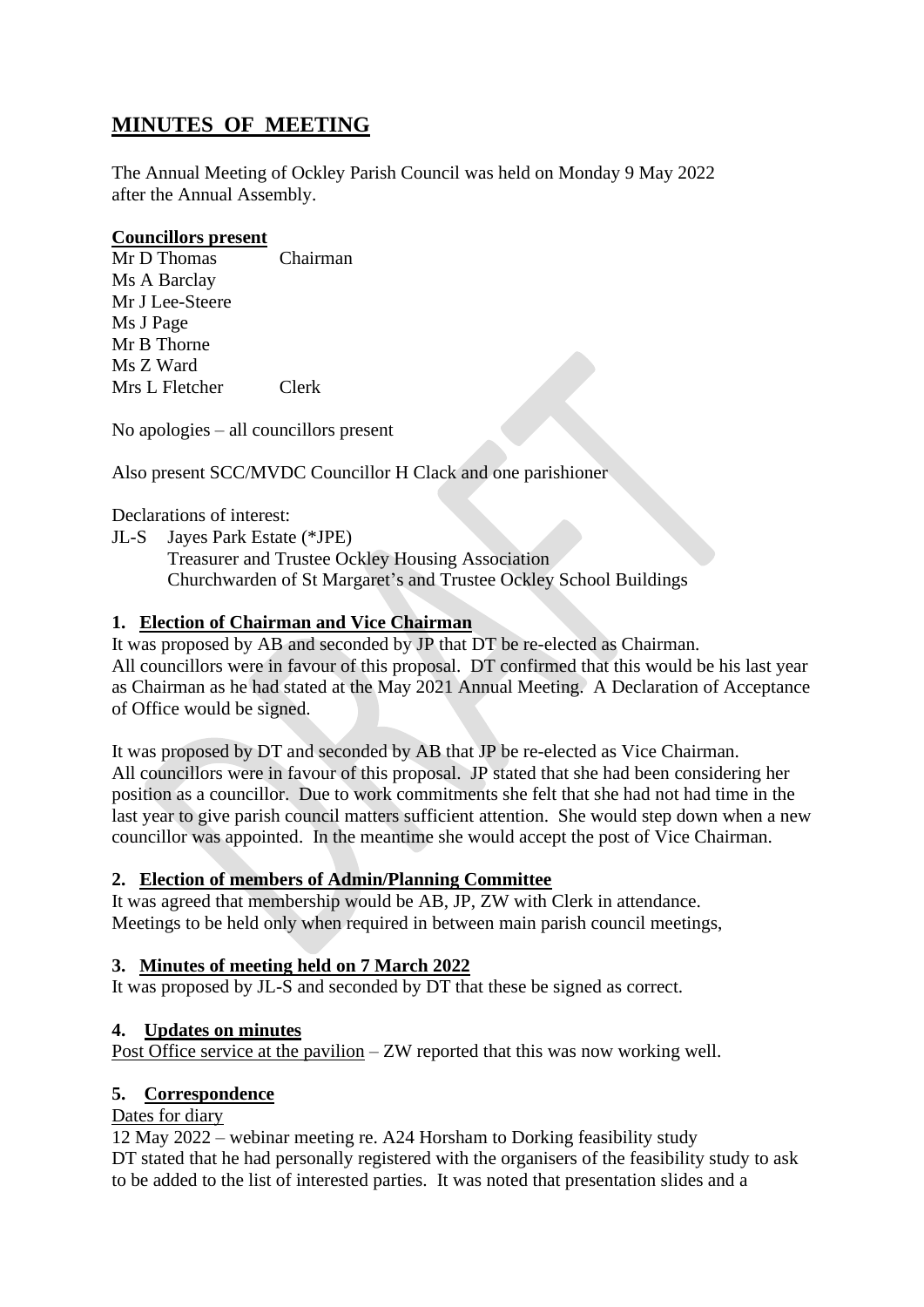recording of the main presentation would be made available after the webinar. HC commented that concerns would be raised regarding volume of traffic at the Dorking Deepdene roundabout.

16 May 2022 – GACC AGM

Other correspondence noted

West Sussex CC – review Transport Plan consultation report published Gatwick Airport – Route 4 Airspace Change Proposal; work on main runway Joint Waste Solutions – reducing food waste project

Strimming around The Green

The Clerk reported that she had received an e-mail from the parishioner who kept areas around The Green tidy during the year by strimming the grass. This had started as a team effort but as volunteers had got older and dropped out then he had done this on his own. He had done this for fifteen years but this would be his last year.

It was noted that there had been interest shown by three people in the village survey who had said they wanted to be involved in maintenance on The Green. These contacts would be followed up when survey details became available.

#### **6. Finance**

a) payment of accounts

It was proposed by BT and seconded by AB that the following accounts be paid:

**STATISTICS** 

| already paid – not yet authorised    |          |
|--------------------------------------|----------|
| Groundwork                           |          |
| refund NDP grant                     | £7329.67 |
|                                      |          |
| yet to be paid                       |          |
| Helpdesq                             |          |
| IT support                           | £680.86  |
|                                      |          |
| <b>Surrey ALC Ltd</b>                |          |
| <b>SCAPTC</b> and NALC subscriptions | £290.79  |
|                                      |          |
| S P Cooke                            |          |
|                                      |          |
| internal audit                       | £242.00  |
|                                      |          |
| Mrs L Fletcher                       |          |
| Clerk's salary and Admin costs       | TBA      |
|                                      |          |
| <b>HMRC</b>                          |          |
| Tax, NI on Clerk's salary            | TBA      |
|                                      |          |

to note

IT support included work on cyber security report for DPO

and software/work required to set up laptop (actual laptop purchased by Clerk but to be used for OPC work). OPC laptop still retained but now old and very slow to use.

Clerk's salary now calculated at ten hours per week. Backdated payment for increase in pay included. DT signed paper showing details of calculations.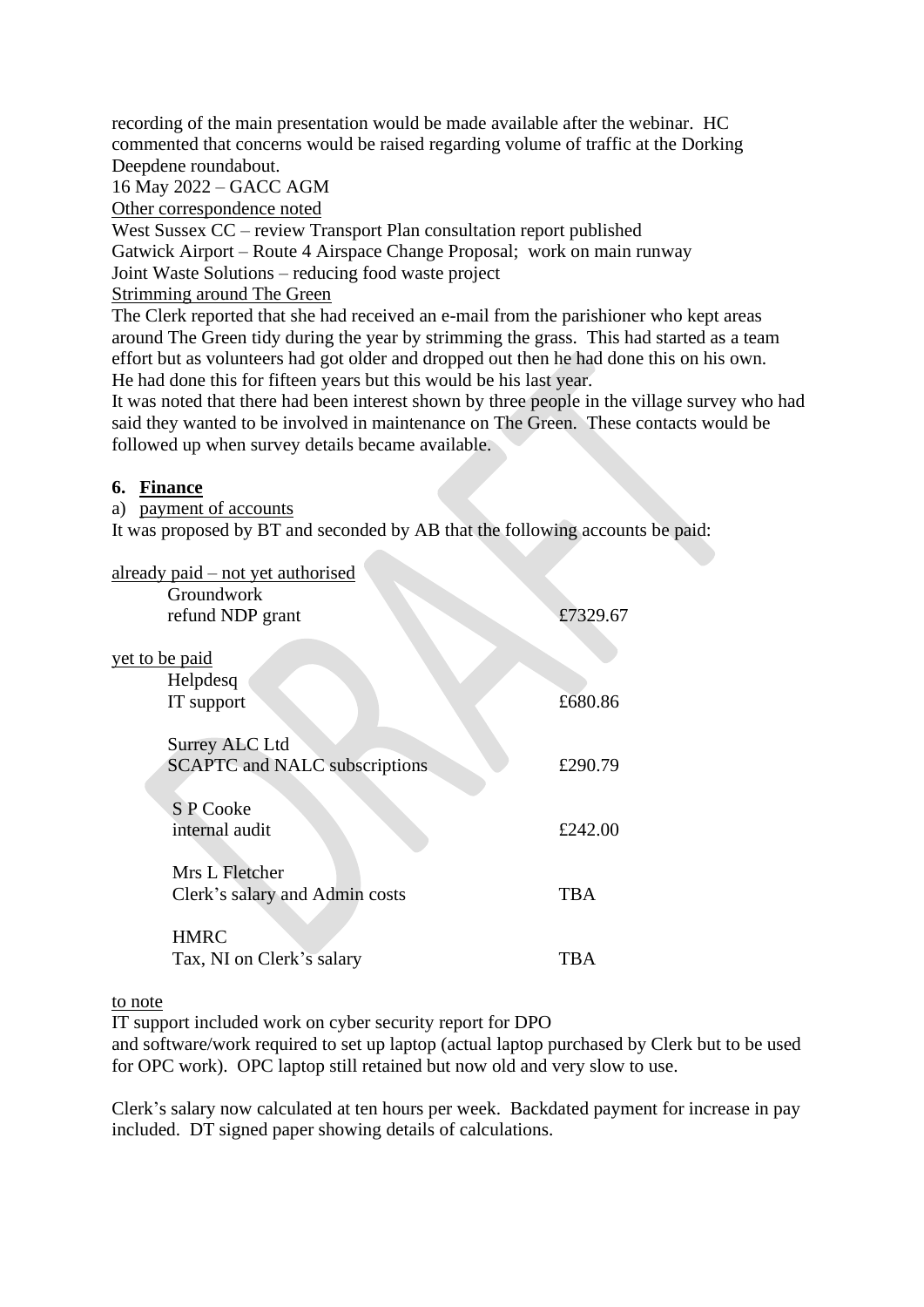b) internal audit report

The year end audit had been carried out on 25 April 2022. The auditor had noted: *Everything was found to be in order; the books and records of Ockley Parish Council show a true and fair view of the year's transactions.*

The Annual Internal Audit Report 2021/22 on the AGAR Form 3 had been completed.

The auditor had stated that he was retiring so would no longer be able to carry out the duties of the internal auditor.

c) approval of accounts year end 31 March 2022

Documents relating to this section had been circulated to councillors: Annual Governance and Accountability Return 2021/22 Form 3 Bank reconciliation Explanation of variances Receipts and payments Supporting statement to Receipts and Payments Asset Register Scott's Well information Budget calculations/periodic reconciliations

It was noted that as income had exceeded £25,000 in the year then AGAR Form 3 had to be completed. The Clerk would return the necessary documents to the external auditor no later than 30 June 2022 and publish information on the parish council website.

i) approve Annual Governance Statement (AGAR section 1) It was noted that this section must be approved before section 2. It was agreed that 'yes' be answered to all the statements. It would be signed by the Chairman and Clerk.

ii) approve Accounting Statements (AGAR section 2) This had been completed by the Clerk and signed on 15 April 2022. Councillors approved the accounts and confirmed that the Chairman could sign section 2.

#### **7. Planning matters**

Planning applications - list dates 18 March 2022  $MO/2022/0432/CAT$  \*JPE The Cricketers Arms (PH), Stane Street, Ockley RH5 5TP Remove 2 no ash to ground level - marked on submitted plan *no objection 22 April 2022*

25 March 2022 MO/2022/0492/PLAH Kiln Thatch, Weare Street, Ockley RH5 5JA Erection of an oak framed two bay open faced carport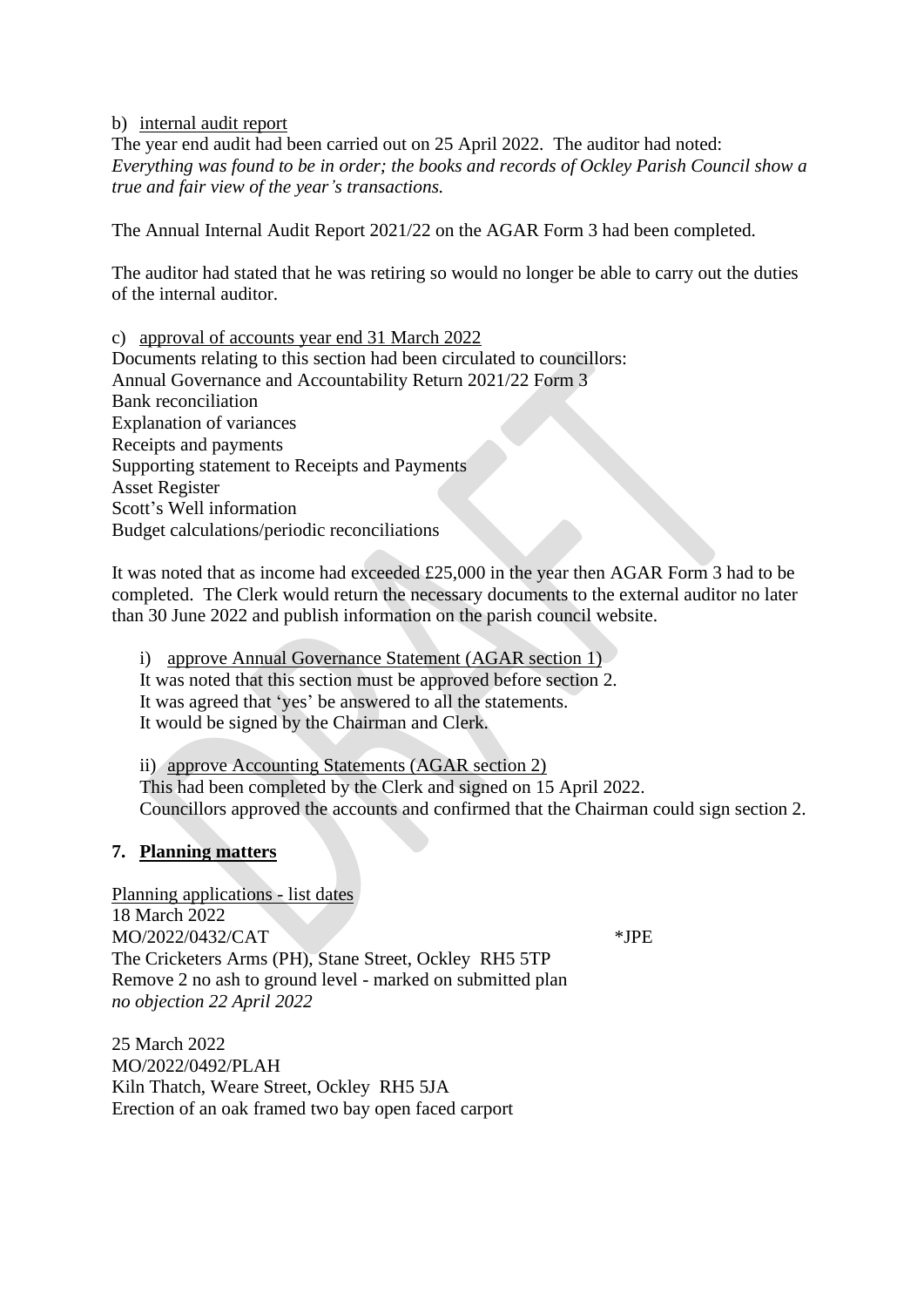MO/2022/0420/PLAH *\*Abinger, within 20 m of Ockley parish* Benbow Cottage. Benbow Stables, Trap Lane, Ockley RH5 5QX Alterations and extensions to dwelling and removal of existing outbuildings

14 April 2022 MO/2022/0448/PLA 3 Paynes Green Cottages, Weare Street, Ockley RH5 5NH Demolition of existing rear extension and outbuildings to allow for a new single storey side extension with rooms in roof space to provide habitable accommodation and detached double garage.

6 May 2022 MO/2022/0697/PLA registered as Ockley and Abinger Four Oaks, Cathill Lane, Ockley RH5 5QP New access onto Cathill Lane

Planning decisions - list dates 18 March 2022 MO/2022/0072/CAT Stane Gate, Stane Street, Ockley RH5 5TP Remove a line of 7 no ash trees and 1 no sycamore - marked on submitted plan *no objection*

1 April 2022

MO/2021/1106/PLA and 1107/LBC Boswells Farm, Ruckmans Lane, Okewood Hill RH5 5NE Repair and conversion of listed farmhouse to a single dwelling (Plot 1). Repair and conversion of listed barns to create a single dwelling including a new conservatory link to join the buildings together (Plot 2). Provision of a new dwelling on the south-west corner of the site incorporating the re-use of some existing farm buildings as domestic outbuildings (Plot 3). Provision of 2 nos. double car ports (one for plot 1, one for plot 2). Retain existing vehicular access for Plots 1 and 3 and provide a new access in the north-east corner of the site for Plot 1. *approved with conditions*

MO/2021/1845/CAT The Rectory, Stane Street, Ockley RH5 5SY TO524 and TO526 Cultivar Apple trees (Malus domestica) - remove (see below) TO542 Common Ash tree (Fraxineus excelsior) - remove (Includes removal of two dead apple trees and dead wood and ivy from two other trees as exempt works) *no objection*

22 April 2022 MO/2022/0432/CAT \*JPE The Cricketers Arms (PH), Stane Street, Ockley RH5 5TP Remove 2 no ash to ground level - marked on submitted plan *no objection*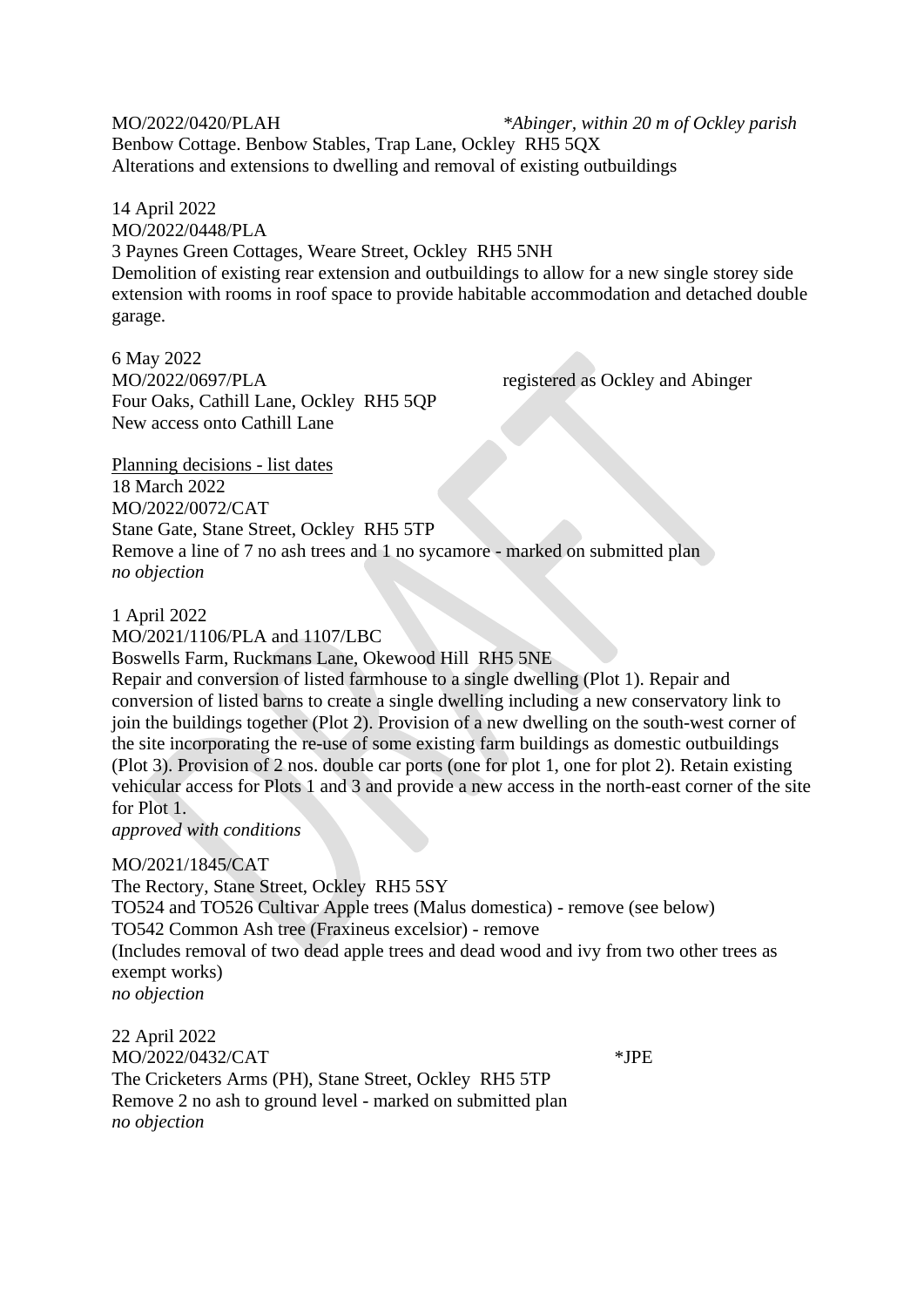Councillors had been informed of the planning lists as shown above. DT enquired as to whether permission was needed for removal of hedging in front of the Cricketers Arms. JL-S stated that permission had not been needed. No further comments were made.

#### Major planning applications

Inland Homes (land south of Coles Lane) – it was noted that no information had been received regarding an appeal hearing date.

Village Foundations (land east of Stane Street) – DT reported that more documents had been placed on the MV planning application website regarding the problem of access from the proposed site onto the A29 / speeding traffic. The documents outlined a study regarding bollards on the A29 / narrowing the road. HC commented that if bollards were put on the road then street lighting would have to be put in place.

It was noted that speed of traffic on the A29 was of a main concern to parishioners.

### **8. Local Government Association New Model Code of Conduct**

Information had been sent through from MVDC regarding the new Model Code of Conduct. It had been adopted by MVDC in February 2022. It included strengthened content in relation to bullying and harassment, equalities and diversity and other details. There were also proposed revisions to the Registration of Interests for Councillors. The Officer at MV had stated that if parish councils wished to adopt the new Code then she would be happy to run a training session for councillors and clerks. It was agreed that councillors and Clerk should attend a training session then the Code could be adopted at the meeting to be held after the session. This had also been suggested by another MV parish. The Clerk would contact MV to request a training session for OPC.

### **9. Local Government Boundary Commission – MV Boundary Review**

Information had been sent through from the Commission regarding the review for MV. DT had circulated a suggested response to the draft recommendations. In this response he stated that the ward of Okewood had one councillor who represented the local villages and people knew who to contact with any issues. The proposed 'new' ward stretched from the Surrey border with West Sussex up to Great Bookham and would be known as Leith Hill. Three councillors would be elected for the ward which raised a number of issues. However a sense of community could be continued if Okewood combined with Capel as they already share a number of services. It was noted that the review should be completely apolitical. HC stated that elections would have to be held every year which would be costly and take time out of the year for decision making. Councillors thanked DT for preparing this response. Minor adjustments would be made to the response before submission by 6 June 2022.

### **10. Footpaths in the parish**

DT reported that he had walked around a further section of the parish with a member of the SCC Countryside Access Team in March. They had identified a number of stiles that needed work done on them / needed replacement. The landowner had not responded to correspondence sent to him regarding a meeting / walking to inspect the stiles / discussing work to be done. All paperwork regarding any work to be done would need to be signed off by the landowner. Thus no further action could be taken regarding these stiles at the moment.

### **11. Crime**

Police statistics 7 March to 9 May 2022 11 incidents and 9 crimes noted.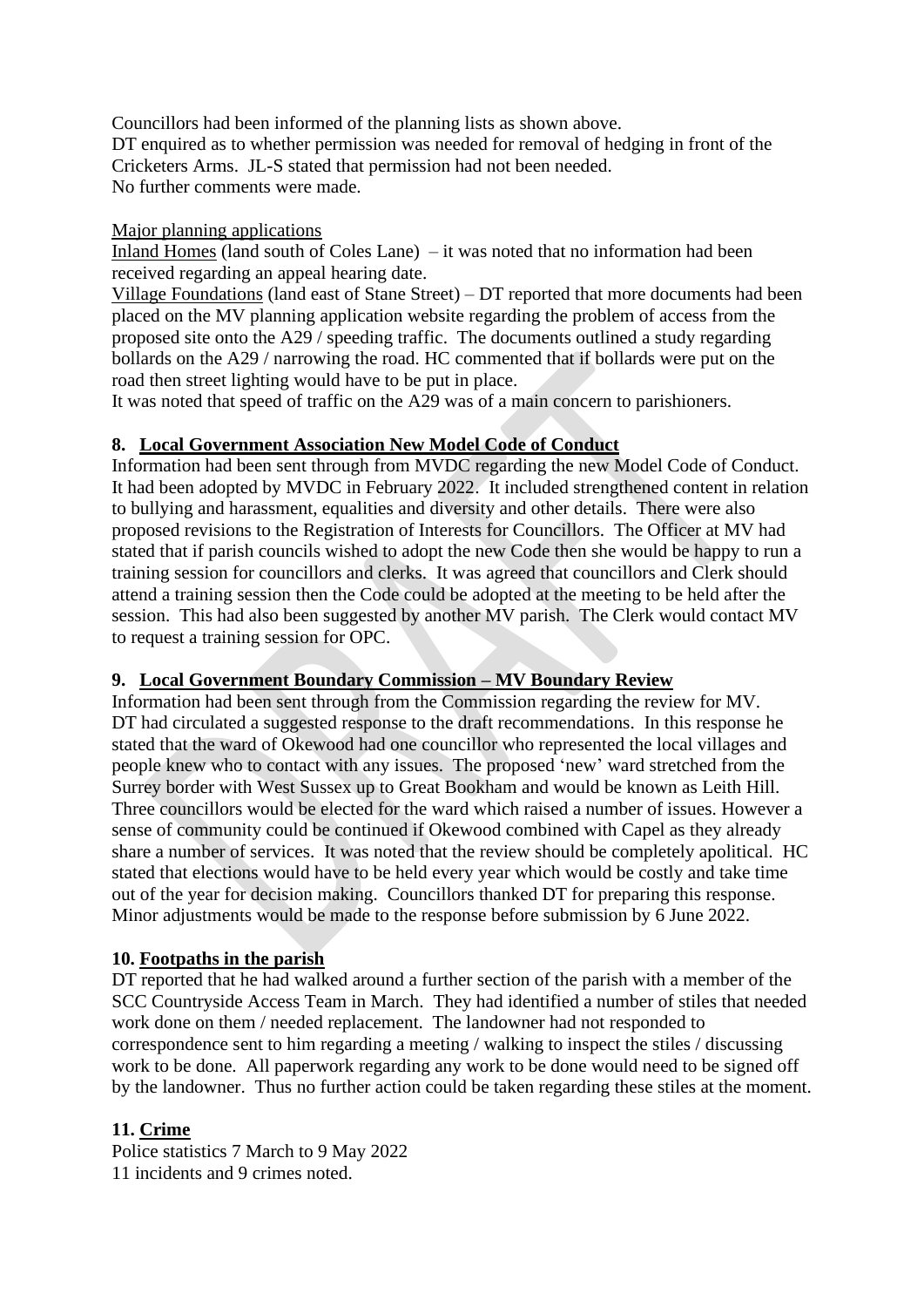### **12. Social matters**

DT stated that he had been making enquiries regarding the Ockley Volunteer Driver's Scheme. The recent village survey had identified further volunteers who wanted to help with the scheme. He felt that the scheme should be put on a more formal footing. A similar scheme operated in Capel so advice could be sought from them. SCA also had an advisor who could provide advice.

# **13. Community Hub**

DT reported that one of the members of the team had completed a draft business plan for the hub. A meeting of the team would be held on 19 May when he hoped matters would move forwards. An architect was known to him who may be able to help with plans.

### **14. Future MV**

Notification had been received that Inspectors had been appointed to examine the MV Local Plan. MV had contacted OPC regarding an update of the NDP as requested by the Inspectors. A bullet point response had been submitted,

### **15. Ockley NDP**

It was noted that a further meeting of the team was to be held the following week. Survey results were currently being analysed. Volunteers were needed to take responsibility for the Housing Section of the plan. Two members of the team were working on Design/Design codes, a further two on Natural Environment and two on Transport. Contact was to be made with the person who looked after the OPC website. One of the team would be responsible for updating the NDP section on the website. DT felt that the Plan was on

course but more help was needed to take the lead on sections.

DT had applied for a further grant, £5500, to fund expenditure. The Due Diligence Form had been completed and returned.

### **16. Policies**

### IT, Communications and Monitoring

The policy had initially been sent through from the DPO and adopted July 2018. It had been circulated to councillors for review. It was noted that currently the Clerk was using a personal laptop. OPC laptop still retained but now old and very slow to use. Standing Orders

# It was noted that the NALC model Standing Orders had been updated:

18 - Financial Controls and Procurement

The OPC Standing Orders (Section 18) would be reviewed at the July meeting. GDPR cyber security report

This had been completed and returned to the DPO April 2022

# **17. Vacancies**

### Councillor

It was noted that one person had expressed an interest in joining the parish council when completing the parish survey.

#### Clerk

An advertisement and job description for the post had been circulated to councillors for comments. It was agreed that these should be put on the Surrey ALC website, Ockley notice board and MV Clerks to be notified. Details had already been placed on the FB page.